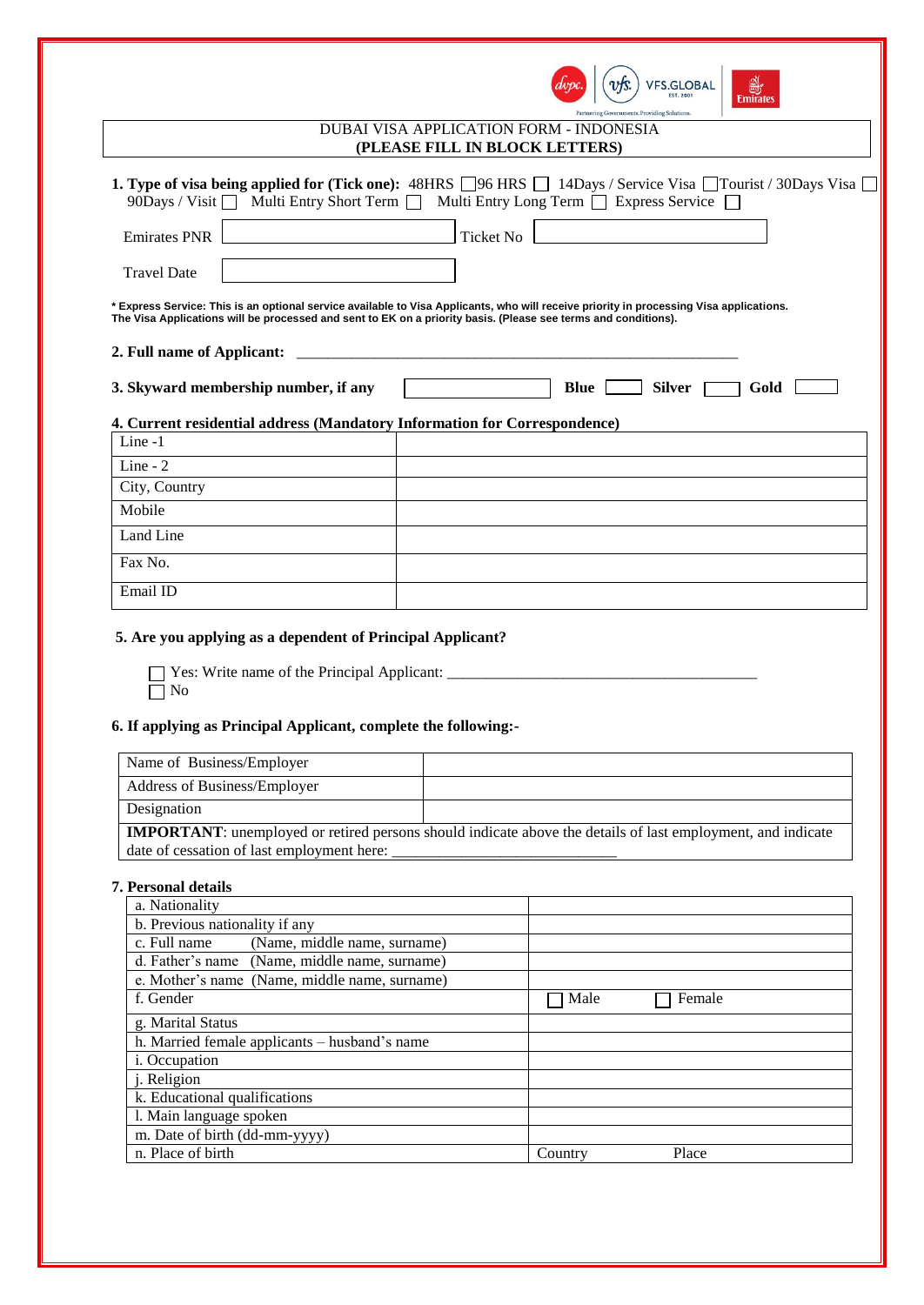

### **8. Passport details:**

| a. Passport Type           | $Ordinary$ $\Box$ Diplomatic/Official $\Box$ |  |
|----------------------------|----------------------------------------------|--|
| b. Passport number         | c. Issuing Government                        |  |
| d. Place and date of issue | E. Expiry date                               |  |

## **9. Purpose of Visit**

Tourist Business Family Visit

# **10. Names of family members accompanying you on this trip**

| <b>Name</b>                   | Passport no. | <b>Relation</b> |
|-------------------------------|--------------|-----------------|
| . .                           |              |                 |
| ◠<br>$\overline{\phantom{a}}$ |              |                 |
| $\sim$<br>.ر                  |              |                 |
| 4.                            |              |                 |
| J.                            |              |                 |

## **11. Contact in UAE (Mandatory Information)**

| Name / Relationship with host        |  |
|--------------------------------------|--|
| Address / Hotel Confirmation Voucher |  |
|                                      |  |
| Area - City                          |  |
| Phone No.                            |  |
| E-mail ID                            |  |

#### **12. Mandatory documents to be submitted with the Visa Application form:**

| <b>List of documents</b>                                                             | Applicant | <b>Application</b> |
|--------------------------------------------------------------------------------------|-----------|--------------------|
|                                                                                      |           | <b>Centre</b>      |
| 1. Current passport – must be valid for at least 6 months at the time of application |           |                    |
| 2. Coloured Photocopy of 1st 2 and last 2 pages of above passport.                   |           |                    |
| 3. Confirmed Emirates and/or Fly Dubai Airline ticket photocopy                      |           |                    |
| 4. Photo should be coloured & clear, size 4.3 cms x 5.5 cms.                         |           |                    |
| 5. Payment: Bank Details for deposition of Visa fees requires to be                  |           |                    |
| mentioned.                                                                           |           |                    |
| 6. Original Bank account deposit slip as a proof of payment.                         |           |                    |
| *** We regret the inability of accepting electronic mode of payments.                |           |                    |

# **13. Have you applied for a Dubai Visa through VFS in the past?**  $\Box$  **Yes**  $\Box$  **No**

| ı<br>۰,<br>I |  |
|--------------|--|
|              |  |

If you have ticked Yes, then kindly provide date of last travel in the space:-

**IMPORTANT: You are recommended not to travel to Dubai if your flights out of Dubai do not get confirmed. Any overstay beyond duration of Visa invites heavy fines and penal action - there will be no waiver on any grounds.** 

**Please note and strictly comply - All applicants should read the conditions mentioned below before signing the application form. Incomplete and unsigned applications will not be accepted.**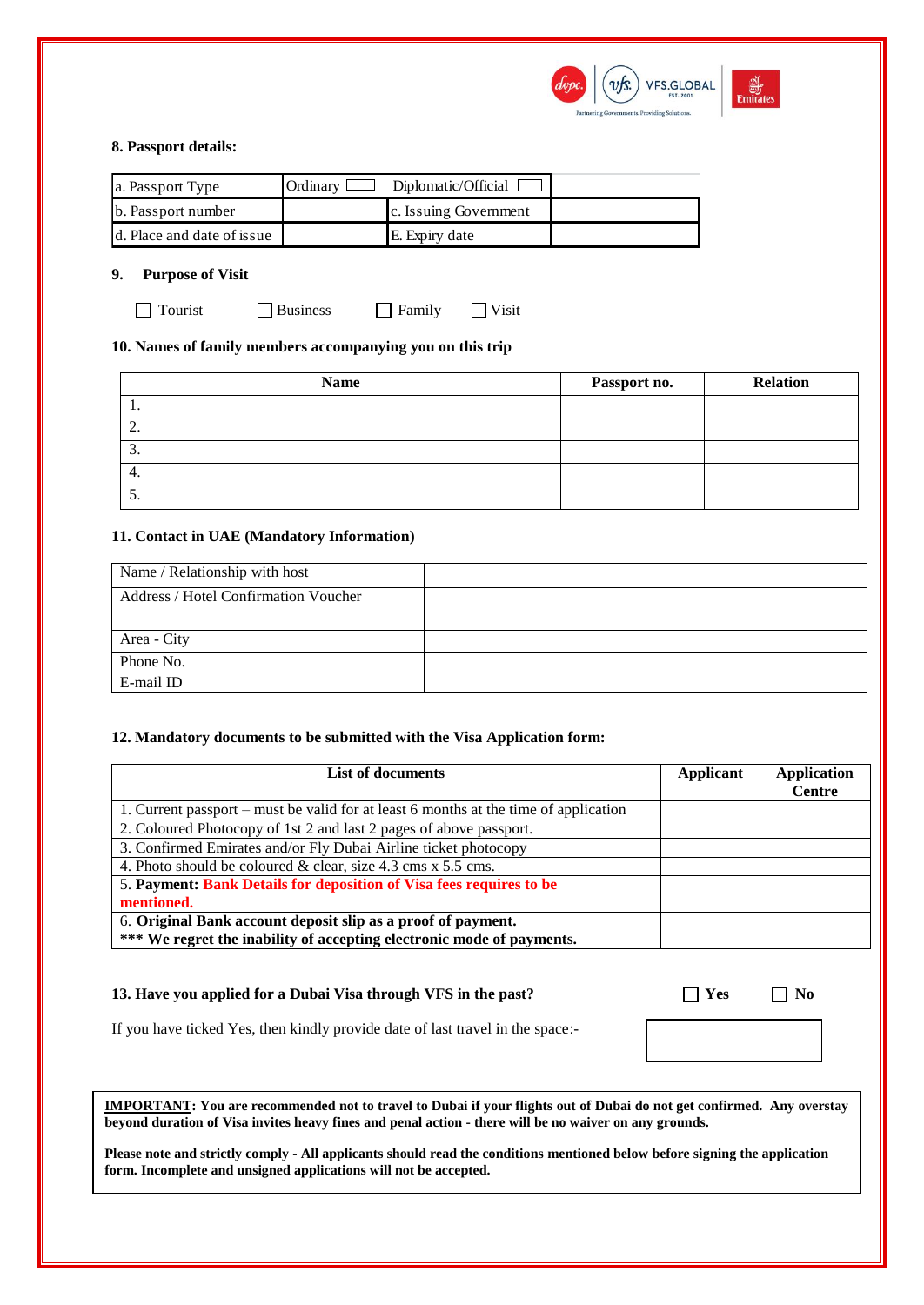



#### **TERMS AND CONDITIONS**

1.The facility is open only to an Indonesian valid passport holder visiting Dubai traveling on Emirates Airline(herein referred to "EK") and/or Fly Dubai Airlines (herein referred to "FZ") and fulfilling the eligibility conditions announced from time to time by the Government of Dubai / Dubai Naturalization and Residency Administration ("DNRD"). Issuance and approval of a visa is solely regulated by Government of Dubai / and governed by their rules and regulations that are applicable from time to time. Subject to the applicant/passenger fulfilling the eligibility conditions, EK will sponsor the applicant to Dubai.

2. The facility of applying through PT VFS SERVICES (INDONESIA) PT VFS SERVICES (INDONESIA) is open only to valid Indonesian passport holders visiting Dubai on Emirates Airlines (herein referred to as "EK") and/or Fly Dubai Airlines (herein referred to "FZ"). EK and/or FZ has outsourced the administrative process of facilitating Visa applications to VF Worldwide Holdings Limited. Subsequently, VF Worldwide Holdings Limited has appointed PT VFS SERVICES (INDONESIA) Services (Indonesia) in Indonesia VFS SERVICES (INDONESIA). PT VFS SERVICES (INDONESIA) has setup and is managing the Dubai Visa Processing Centre (herein after referred to as "DVPC") for this purpose. PT VFS SERVICES (INDONESIA) 's role is confined to collecting and forwarding the visa application and required documentation from the applicants and, forward the same along with the application to the Government of Dubai / DNRD for their consideration regarding the issuance of visa and thereafter communicating the Government of Dubai's / DNRD's Decision pertaining to the application in respect of the visa to the applicants. 3. The Visa fees as levied to the applicants are non-refundable under any circumstances whatsoever.

4 Each visa applicant desirous of being sponsored for a visa by EK should be holding a valid ticket issued by EK and/or FZ and booked to travel on EK and/or FZ. PT VFS SERVICES (INDONESIA) /EK and/or FZ will not be responsible for and will not be liable to the applicant, if the applicant is unable to travel due to denied boarding, offloading, cancellation of flight, delays or force majeure situations, break down of machinery and /or internet connectivity or any other cause or circumstances beyond their control. PT VFS SERVICES (INDONESIA) shall also not be liable in the case of any change in the date of travel not being communicated to PT VFS SERVICES (INDONESIA).

5. The Applicant/passenger will be required to fill in a Visa Application Form accurately and submit the same with the applicable visa fees, valid passport and necessary documentation as specified in the Visa Application Form. Applicants must hold valid travel documents and comply with the requirements of Government of Dubai / DNRD and requirements specified on the Visa Application Form.

6. PT VFS SERVICES (INDONESIA) does not accept any responsibility for late, lost or misplaced applications and / or the veracity of the contents of the application. Incomplete and double applications will be disregarded. The Applicant accepts and acknowledges that the courier acceptance and delivery service is operated by a third party and PT VFS SERVICES (INDONESIA) does not assume any responsibility or liability for the service of the courier company.

7. The decision to grant or refuse a visa is the sole prerogative of the Government of Dubai / DNRD. PT VFS SERVICES (INDONESIA) merely collects and forwards the applications to the Government of Dubai / DNRD for their decision. The issuance or pendency or refusal of the visa applications is the prerogative of the Government of Dubai / DNRD. The decision of the Government of Dubai / DNRD is final. In case of rejection of visa application, no correspondence will be entertained and no visa fees will be refunded and no reasons will be required to be given by PT VFS SERVICES (INDONESIA). It is clarified that if the processing of the visa application is prevented, delayed, restricted or interfered with for any reasons whatsoever resulting in delay/ Government of Dubai / DNRD being unable to process the applicants visa application, then PT VFS SERVICES (INDONESIA) OR EK and/or FZ shall not be liable to the applicant for any loss or damage which may be suffered as result of such causes and PT VFS SERVICES (INDONESIA) OR EK and/or FZ shall not be liable for the same and shall be discharged of all its obligations hereunder.

8. Issuance of a visa or approval on the visa application does not in any way give the applicant/passenger a right to enter Dubai. The entry is at the sole discretion of the Immigration officer at Dubai Airport who is a representative of Government of Dubai / DNRD. In case of denial of visa or entry into Dubai by the Government of Dubai / DNRD, PT VFS SERVICES (INDONESIA) OR EK and/or FZ shall in no way be liable to the applicant in any manner whatsoever.

9. The visa must be accepted as offered and is non – transferable.

10. When the Visa application of the Applicants is approved by the Government of Dubai / DNRD ,it is the applicants sole responsibility to collect the hard copy of the approved visa from the respective Visa Application Center and the same is required to be submitted to the Dubai authorities on arrival in Dubai.

11. PT VFS SERVICES (INDONESIA) OR EK and/or FZ shall not be liable for any losses or damages, which the applicant may suffer arising from delay in processing or receiving the visa.

12. The visa is required to be valid as per the Government of Dubai / DNRD rules and regulations as amended from time to time. The visa in order to be considered as valid must be availed within its period of validity.

13. Applicants understand and agree that forwarding Visa application to Government of Dubai / DNRD is at the sole discretion of EK and/or FZ as the sponsor and PT VFS SERVICES (INDONESIA) will not be liable in any manner for the same including for any delay and or rejection.

14. All Indonesian and Dubai Government regulations are applicable and in case this facility is deemed invalid or cancelled due to any Indonesian / Dubai Government regulation or order, PT VFS SERVICES (INDONESIA) shall not be liable in any manner whatsoever to the applicant.

15. Applicants will be solely responsible to ensure that they fulfill the Indonesian and Dubai Government s eligibility criteria's/ requirements for travel which may include Police clearances etc.

16. PT VFS SERVICES (INDONESIA) shall take all reasonable measures to ensure that information provided by the Applicants in its application form shall remain confidential. However PT VFS SERVICES (INDONESIA) shall not be liable for any unauthorized access by any means to that information.

17. **Express Service Facility:** is meant to give priority to Applicants in processing of their Visa applications and sending the same for processing such applications to EK and/or FZ on a priority basis. VFS/ EK and/or FZ do not assure any time frame by which the Government of Dubai/DNRD will process the Visa application**.** The Applicant understands and agrees that fulfillment of the Express service facility within the stipulated time depends solely on the approval of the Government of Dubai / DNRD and VFS shall not be liable in case of refusal or delay by Government of Dubai / DNRD in providing the Visa. Express Service Facility is expected to quicken the processing of the Visa application at VFS/EK and/or FZ 18**.** The Applicant agrees to indemnify and hold PT VFS SERVICES (INDONESIA) , its officers, directors, agents, subsidiaries, clients, joint venture partners and employees, harmless from any claim, expense, loss, damages or demand, including reasonable attorney's fees, incurred or sustained by PT VFS SERVICES (INDONESIA) and / or its officers, directors, agents, subsidiaries, clients, joint venture partners and employees arising out of the breach of these terms & conditions by the Applicant and /

or any act of omission or commission attributable to the Applicant (or) violation by the Applicant of any law of any country or the rights of a third party 19. In no event and under no circumstances shall PT VFS SERVICES (INDONESIA) and/or its representatives be liable for any direct, indirect, punitive, incidental, special, consequential damages or any damages whatsoever to anyone.

20. PT VFS SERVICES (INDONESIA) /EK and/or FZ reserves the right to add, alter or vary these terms and conditions at any time without notice or liability and all applicants availing of this facility shall be bound by the same.

21. These terms and conditions shall be governed and construed in accordance with the laws of Indonesia. Any claims or disputes arising in relation to the services provided by PT VFS SERVICES (INDONESIA) to the Applicant shall be subject to the exclusive jurisdiction of the Courts in Jakarta.

22. If you have not opted out of receiving marketing materials, we may also use your personal information to identify other products and services that might be of interest to you and to market additional goods, services and special offers from us,. Our affiliates or our third party business associates. You can choose not to allow PT VFS SERVICES (INDONESIA) to use or disclose your personal information for marketing purposes by indicating your preference on the visa application form.

24. Applicants expressly declare that they have read the terms and conditions carefully and agree to the same. They understand and abide by these terms & conditions and have executed the same as an individual and not as a company or any professional and or commercial entity.